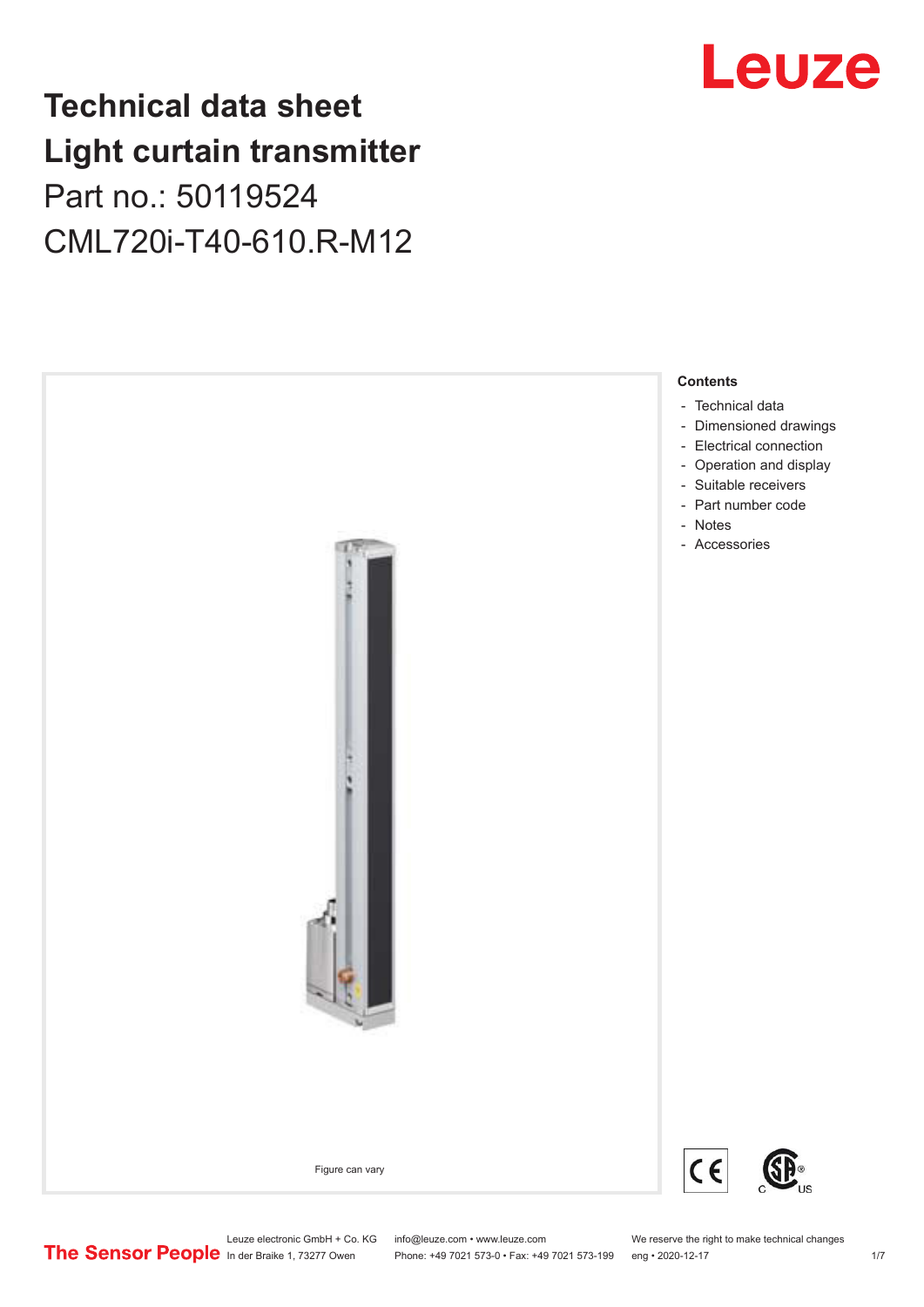## <span id="page-1-0"></span>**Technical data**

# Leuze

#### **Basic data**

| <b>Series</b>                   | 720                                                                                                         |
|---------------------------------|-------------------------------------------------------------------------------------------------------------|
| <b>Operating principle</b>      | Throughbeam principle                                                                                       |
| Device type                     | Transmitter                                                                                                 |
| <b>Contains</b>                 | Accessories for the use of the BT-2R1                                                                       |
| <b>Application</b>              | Object measurement                                                                                          |
|                                 |                                                                                                             |
| <b>Special version</b>          |                                                                                                             |
| <b>Special version</b>          | Crossed-beam scanning                                                                                       |
|                                 | Diagonal-beam scanning                                                                                      |
|                                 | Parallel-beam scanning                                                                                      |
|                                 |                                                                                                             |
| <b>Optical data</b>             |                                                                                                             |
| <b>Operating range</b>          | Guaranteed operating range                                                                                  |
| <b>Operating range</b>          | 0.37m                                                                                                       |
| <b>Operating range limit</b>    | Typical operating range                                                                                     |
| <b>Operating range limit</b>    | 0.29m                                                                                                       |
| <b>Measurement field length</b> | 610 mm                                                                                                      |
| <b>Number of beams</b>          | 16 Piece(s)                                                                                                 |
| Beam spacing                    | 40 mm                                                                                                       |
| <b>Light source</b>             | LED, Infrared                                                                                               |
| <b>LED light wavelength</b>     | 940 nm                                                                                                      |
|                                 |                                                                                                             |
| <b>Measurement data</b>         |                                                                                                             |
| Minimum object diameter         | 50 mm                                                                                                       |
|                                 |                                                                                                             |
| <b>Electrical data</b>          |                                                                                                             |
| <b>Protective circuit</b>       | Polarity reversal protection                                                                                |
|                                 | Short circuit protected                                                                                     |
|                                 | <b>Transient protection</b>                                                                                 |
|                                 |                                                                                                             |
| Performance data                |                                                                                                             |
| Supply voltage U <sub>p</sub>   | 18  30 V, DC                                                                                                |
| <b>Residual ripple</b>          | 0  15 %, From $U_{\rm B}$                                                                                   |
| <b>Open-circuit current</b>     | 0  165 mA, The specified values refer<br>to the entire package consisting of trans-<br>mitter and receiver. |
| <b>Timing</b>                   |                                                                                                             |
| <b>Readiness delay</b>          | 450 ms                                                                                                      |
| <b>Cycle time</b>               | 1 ms                                                                                                        |
|                                 |                                                                                                             |

#### **Connection**

| <b>Number of connections</b> | 1 Piece(s)             |
|------------------------------|------------------------|
| <b>Plug outlet</b>           | Rear side              |
| <b>Connection 1</b>          |                        |
| <b>Function</b>              | Connection to receiver |
|                              | Sync-input             |
|                              | Voltage supply         |
| <b>Type of connection</b>    | Connector              |
| <b>Thread size</b>           | M <sub>12</sub>        |
| <b>Type</b>                  | Male                   |
| <b>Material</b>              | Metal                  |
| No. of pins                  | 5-pin                  |
| Encoding                     | A-coded                |

#### **Mechanical data**

| Design                         | Cubic                        |
|--------------------------------|------------------------------|
| Dimension (W x H x L)          | 29 mm x 35.4 mm x 663 mm     |
| <b>Housing material</b>        | Metal                        |
| <b>Metal housing</b>           | Aluminum                     |
| Lens cover material            | Plastic                      |
| Net weight                     | 850 <sub>g</sub>             |
| <b>Housing color</b>           | Silver                       |
| <b>Type of fastening</b>       | Groove mounting              |
|                                | Via optional mounting device |
|                                |                              |
| <b>Operation and display</b>   |                              |
| Type of display                | LED                          |
| <b>Number of LEDs</b>          | 1 Piece(s)                   |
|                                |                              |
| <b>Environmental data</b>      |                              |
| Ambient temperature, operation | $-30$ 60 °C                  |
| Ambient temperature, storage   | $-40$ 70 °C                  |

#### **Certifications**

| Degree of protection     | IP 65         |
|--------------------------|---------------|
| <b>Protection class</b>  | Ш             |
| <b>Certifications</b>    | c CSA US      |
|                          | IEC 60947-5-2 |
| <b>Standards applied</b> |               |

#### **Classification**

| <b>Customs tariff number</b> | 90314990 |
|------------------------------|----------|
| eCl@ss 5.1.4                 | 27270910 |
| eCl@ss 8.0                   | 27270910 |
| eCl@ss 9.0                   | 27270910 |
| eCl@ss 10.0                  | 27270910 |
| eCl@ss 11.0                  | 27270910 |
| <b>ETIM 5.0</b>              | EC002549 |
| <b>ETIM 6.0</b>              | EC002549 |
| <b>ETIM 7.0</b>              | EC002549 |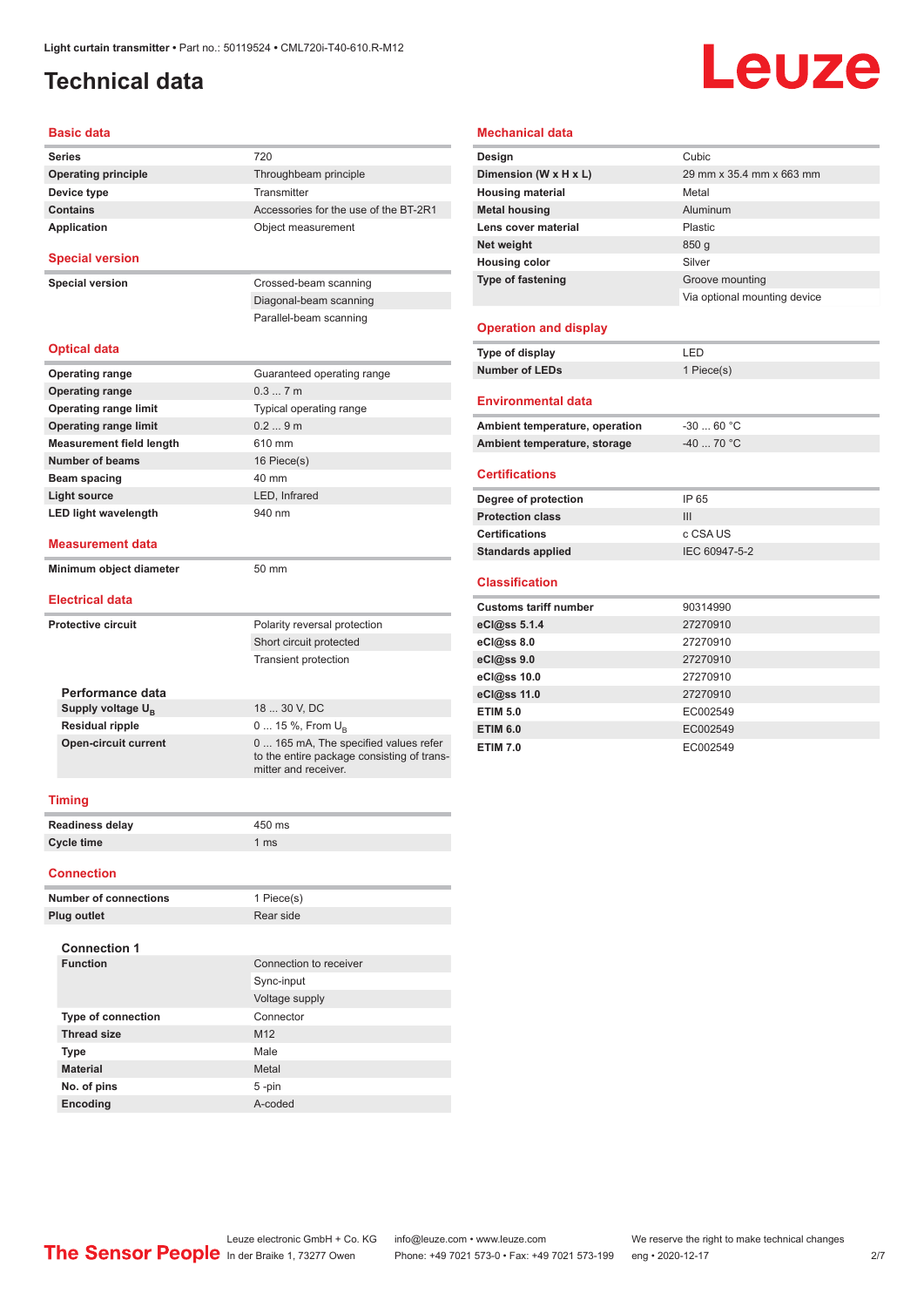## <span id="page-2-0"></span>**Dimensioned drawings**

All dimensions in millimeters



B Measurement field length 610 mm

F M6 thread G Fastening groove

- T Transmitter
- R Receiver
- 
- Y 5 mm



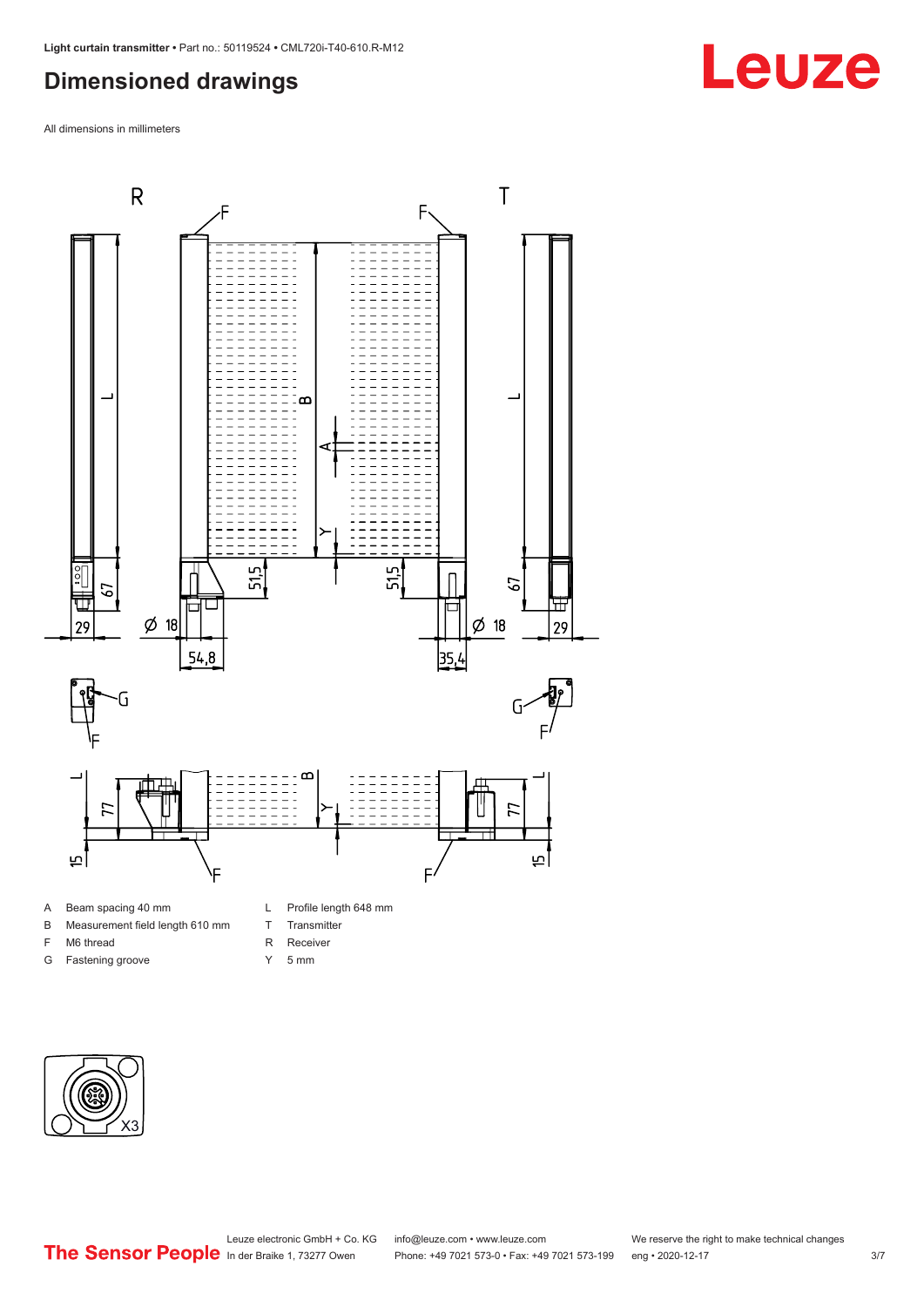### <span id="page-3-0"></span>**Electrical connection**

# Leuze

2

1

5

#### **Connection 1**

| <b>Function</b>           | Connection to receiver |
|---------------------------|------------------------|
|                           | Sync-input             |
|                           | Voltage supply         |
| <b>Type of connection</b> | Connector              |
| <b>Thread size</b>        | M12                    |
| <b>Type</b>               | Male                   |
| <b>Material</b>           | Metal                  |
| No. of pins               | $5$ -pin               |
| Encoding                  | A-coded                |

#### **Pin Pin assignment**

|                | <b>FE/SHIELD</b> |   |
|----------------|------------------|---|
| $\overline{2}$ | $V +$            | G |
| 3              | GND              |   |
| $\overline{4}$ | RS 485 Tx+       |   |
| 5              | RS 485 Tx-       |   |

## **Operation and display**

| <b>LED</b> | Display                                      | <b>Meaning</b>                                           |
|------------|----------------------------------------------|----------------------------------------------------------|
|            | Green, continuous light                      | Continuous mode                                          |
|            | Off                                          | No communication with the receiver / waiting for trigger |
|            | green, flashing in sync with the measurement | Measurement frequency display                            |

#### **Suitable receivers**

| Part no. | <b>Designation</b>                  | <b>Article</b>         | <b>Description</b>                                                                                                        |
|----------|-------------------------------------|------------------------|---------------------------------------------------------------------------------------------------------------------------|
| 50119978 | CML720i-R40-610.R/<br><b>CN-M12</b> | Light curtain receiver | Operating range: 0.3  7 m<br>Interface: CANopen<br>Connection: Connector, M12, Rear side, 8-pin                           |
| 50120197 | CML720i-R40-610.R/<br><b>CV-M12</b> | Light curtain receiver | Operating range: 0.3  7 m<br>Analog outputs: 2 Piece(s), Voltage, Current<br>Connection: Connector, M12, Rear side, 8-pin |
| 50123651 | CML720i-R40-610.R/<br>D3-M12        | Light curtain receiver | Operating range: 0.3  7 m<br>Interface: RS 485 Modbus<br>Connection: Connector, M12, Rear side, 8-pin                     |
| 50120114 | CML720i-R40-610.R/<br>$L-M12$       | Light curtain receiver | Operating range: 0.3  7 m<br>Interface: IO-Link<br>Connection: Connector, M12, Rear side, 8-pin                           |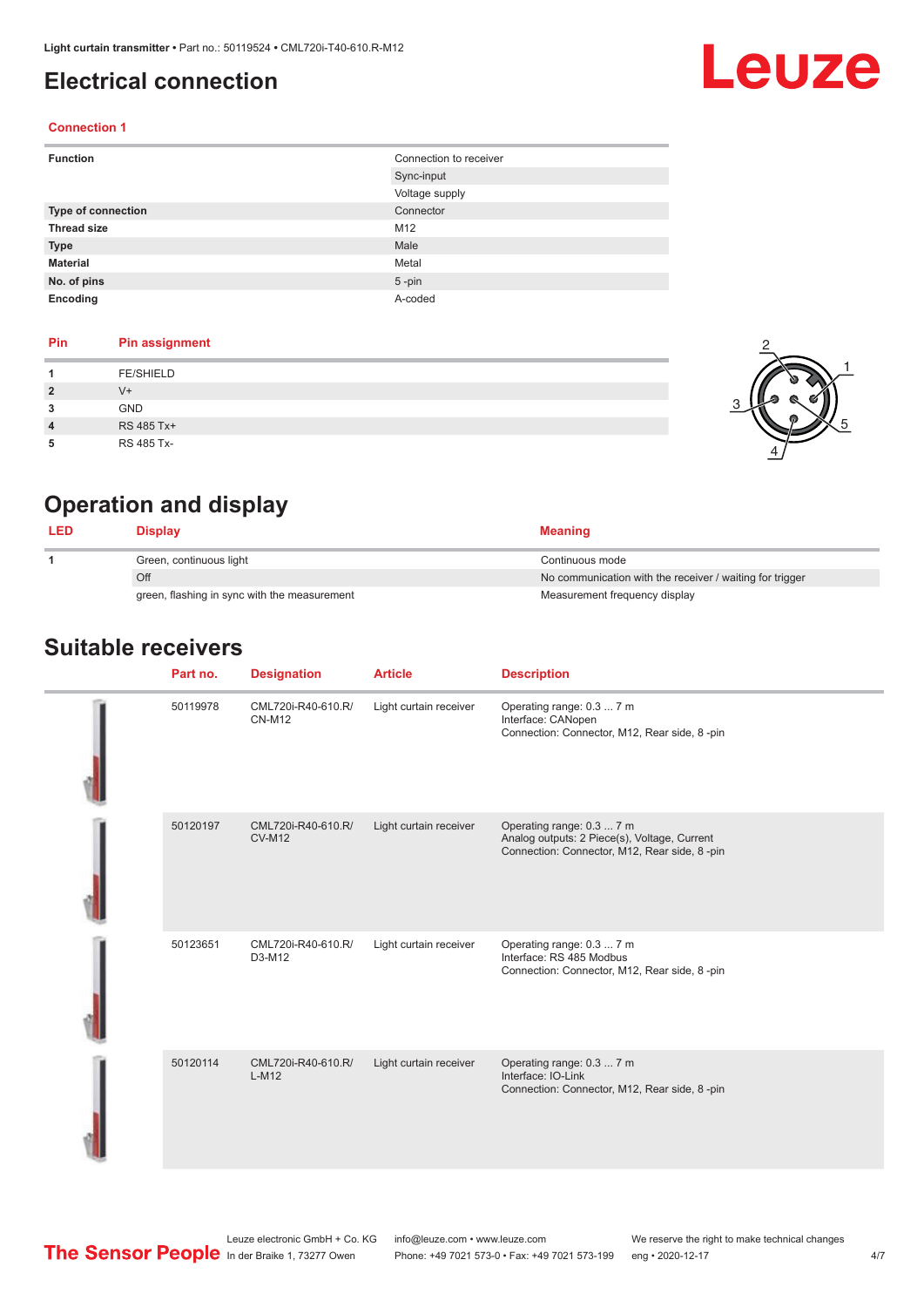### <span id="page-4-0"></span>**Suitable receivers**

|--|--|

| Part no. | <b>Designation</b>                  | <b>Article</b>         | <b>Description</b>                                                                                  |
|----------|-------------------------------------|------------------------|-----------------------------------------------------------------------------------------------------|
| 50123061 | CML720i-R40-610.R/<br><b>PB-M12</b> | Light curtain receiver | Operating range: 0.3  7 m<br>Interface: PROFIBUS DP<br>Connection: Connector, M12, Rear side, 8-pin |
| 50132001 | CML720i-R40-610.R/<br><b>PN-M12</b> | Light curtain receiver | Operating range: 0.3  7 m<br>Interface: PROFINET<br>Connection: Connector, M12, Rear side, 8-pin    |

#### **Part number code**

Part designation: **CML7XXi-YZZ-AAAA.BCCCDDD-EEEFFF**

| <b>CML</b>  | <b>Operating principle</b><br>Measuring light curtain                                                                                     |
|-------------|-------------------------------------------------------------------------------------------------------------------------------------------|
| 7XXi        | <b>Series</b><br>720i: 720i series<br>730i: 730i series                                                                                   |
| Υ           | Device type<br>T: transmitter<br>R: receiver                                                                                              |
| <b>ZZ</b>   | Beam spacing<br>05:5 mm<br>10:10 mm<br>20:20 mm<br>40:40 mm                                                                               |
| <b>AAAA</b> | Measurement field length [mm], dependent on beam spacing                                                                                  |
| в           | Equipment<br>A: connector outlet, axial<br>R: rear connector outlet                                                                       |
| <b>CCC</b>  | Interface<br>L: IO-Link<br>/CN: CANopen<br>/PB: PROFIBUS<br>/PN: PROFINET<br>/CV: Analog current and voltage output<br>/D3: RS 485 Modbus |
| <b>DDD</b>  | <b>Special equipment</b><br>-PS: Power Setting                                                                                            |
| EEE         | <b>Electrical connection</b><br>M12: M12 connector                                                                                        |
| <b>FFF</b>  | -EX: Explosion protection                                                                                                                 |
|             |                                                                                                                                           |
|             | <b>Note</b>                                                                                                                               |
|             | $\&$ A list with all available device types can be found on the Leuze website at www.leuze.com.                                           |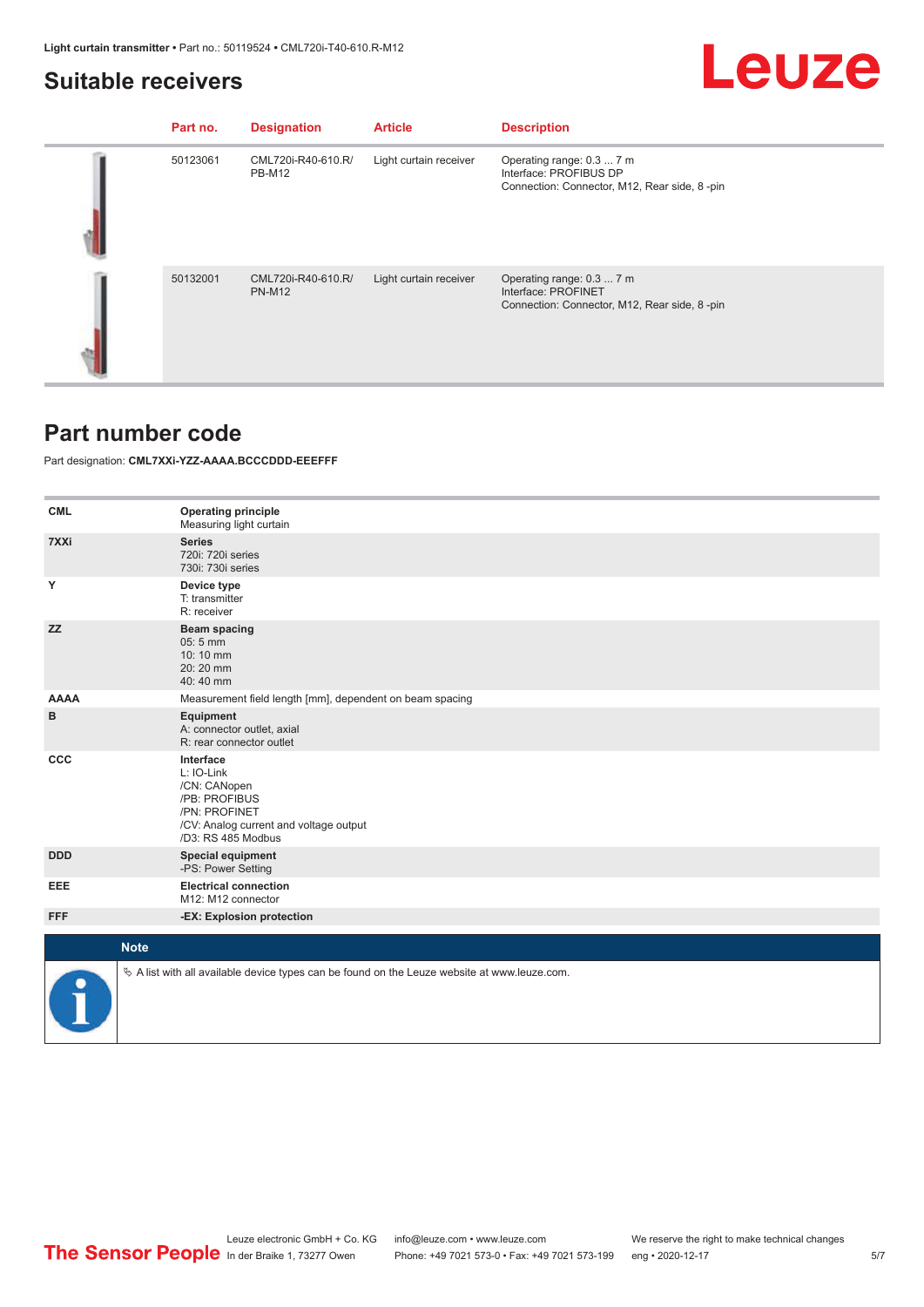#### <span id="page-5-0"></span>**Notes**



#### **Observe intended use!**

 $\%$  This product is not a safety sensor and is not intended as personnel protection.

 $\%$  The product may only be put into operation by competent persons.

 $\%$  Only use the product in accordance with its intended use.

|  | <b>For UL applications:</b>                                                                                                                                                       |
|--|-----------------------------------------------------------------------------------------------------------------------------------------------------------------------------------|
|  | $\%$ For UL applications, use is only permitted in Class 2 circuits in accordance with the NEC (National Electric Code).                                                          |
|  | V These proximity switches shall be used with UL Listed Cable assemblies rated 30V, 0.5A min, in the field installation, or equivalent (categories: CYJV/<br>CYJV7 or PVVA/PVVA7) |

#### **Accessories**

#### Connection technology - Interconnection cables

|   |        | Part no. | <b>Designation</b>                     | <b>Article</b>        | <b>Description</b>                                                                                                                                                                                                                                    |
|---|--------|----------|----------------------------------------|-----------------------|-------------------------------------------------------------------------------------------------------------------------------------------------------------------------------------------------------------------------------------------------------|
| Ø | ⊙<br>œ | 50129781 | <b>KDS DN-M12-5A-</b><br>M12-5A-P3-050 | Interconnection cable | Suitable for interface: IO-Link, DeviceNet, CANopen<br>Connection 1: Connector, M12, Axial, Female, A-coded, 5-pin<br>Connection 2: Connector, M12, Axial, Male, A-coded, 5-pin<br>Shielded: Yes<br>Cable length: 5,000 mm<br>Sheathing material: PUR |

## Mounting technology - Mounting brackets

|               | Part no. | <b>Designation</b> | <b>Article</b>      | <b>Description</b>                                                                                                                                                                                                        |
|---------------|----------|--------------------|---------------------|---------------------------------------------------------------------------------------------------------------------------------------------------------------------------------------------------------------------------|
| <b>Altres</b> | 50142900 | BT 700M.5-2SET     | Mounting device set | Design of mounting device: Bracket mounting<br>Fastening, at system: Through-hole mounting, T slotted hole<br>Mounting bracket, at device: Screw type, Sliding block<br>Type of mounting device: Rigid<br>Material: Steel |

## Mounting technology - Swivel mounts

| Part no. | <b>Designation</b> | <b>Article</b>       | <b>Description</b>                                                                                                                                          |
|----------|--------------------|----------------------|-------------------------------------------------------------------------------------------------------------------------------------------------------------|
| 429046   | <b>BT-2R1</b>      | Mounting bracket set | Fastening, at system: Through-hole mounting<br>Mounting bracket, at device: Clampable<br>Type of mounting device: Turning, 360°<br>Material: Metal, Plastic |

Leuze